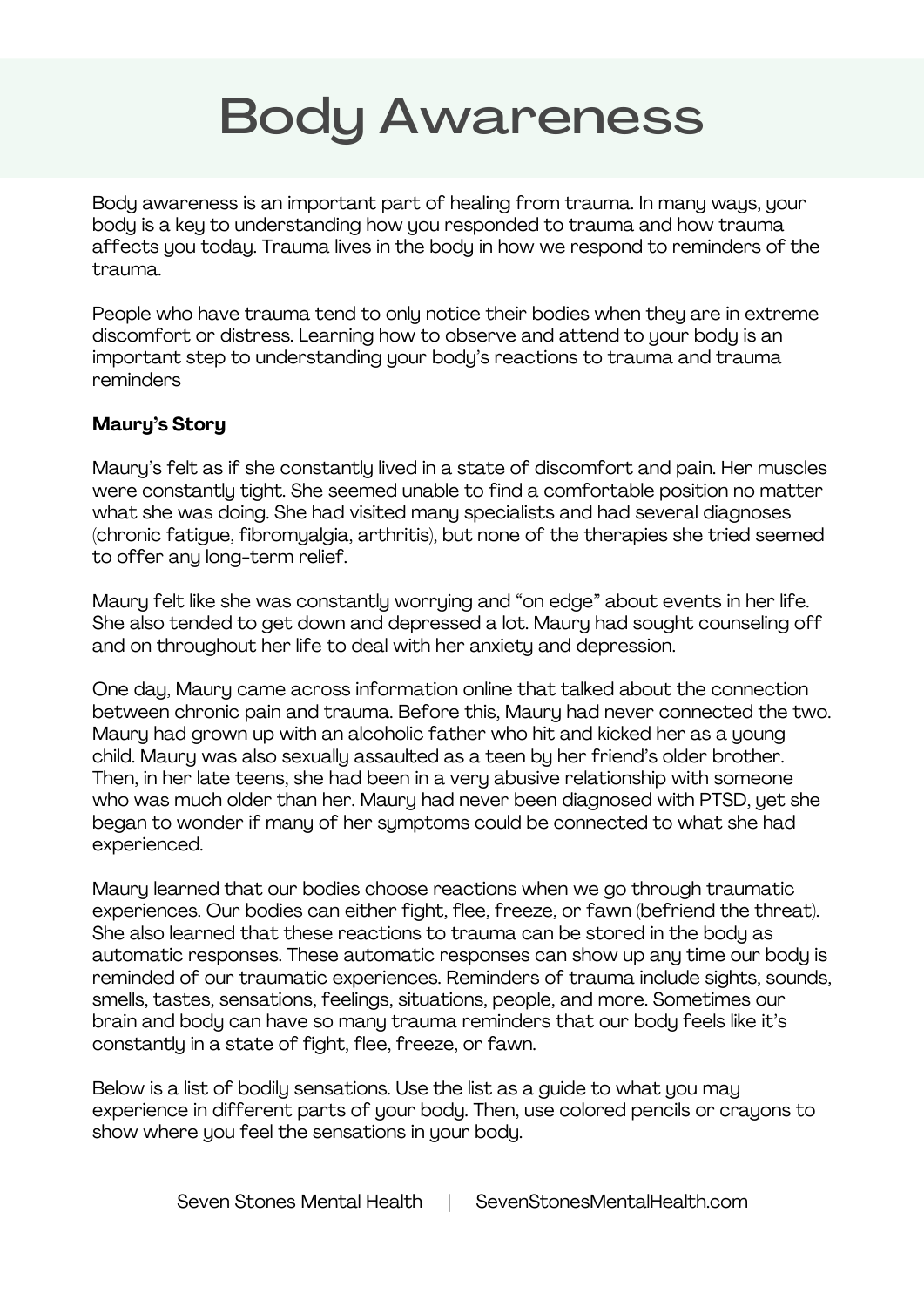## Body Sensations

**Achy** Frozen Raw Airy Full Rolling Alive Fuzzy **Shaky** Bloated Goose Bumpy **Sharp Blocked Gurgling Shimmering Breathless Hard Shivery** Brittle **Heavy Shudder Bubbly** Hot **Silky** Burning Icy Smooth Buzzing Intense Soft **Chilled Itchu** Spacious Clammy

Jagged **Spacious** Closed **Jittery** Spasming **Cold Jumbly Sticky** Congested **Jumpy Still** Energized Pulled **Tingling** Expanding Pulsing **Trembling** Faint Quaking **Twitchu Fluid Ouiet** Vibration Flushed **Quivering Warm Flutteru** Radiating Weak Frantic Ragged **Wobblu** Knotted **Stretchu** 

Constricted Breathing Light **Stringy Contracted** Limp Strong **Cool** Loose Suffocating **Cozy Nauseous Sweatu** Cramped Numb **Tender** Dense **Open** Tense **Dizzu Paralyzed Thick** Dull Pounding **Throbbing** Elastic Pressure **Tickly** Electric **Prickly** Tight **Emptu Puffu** Tightness of skin